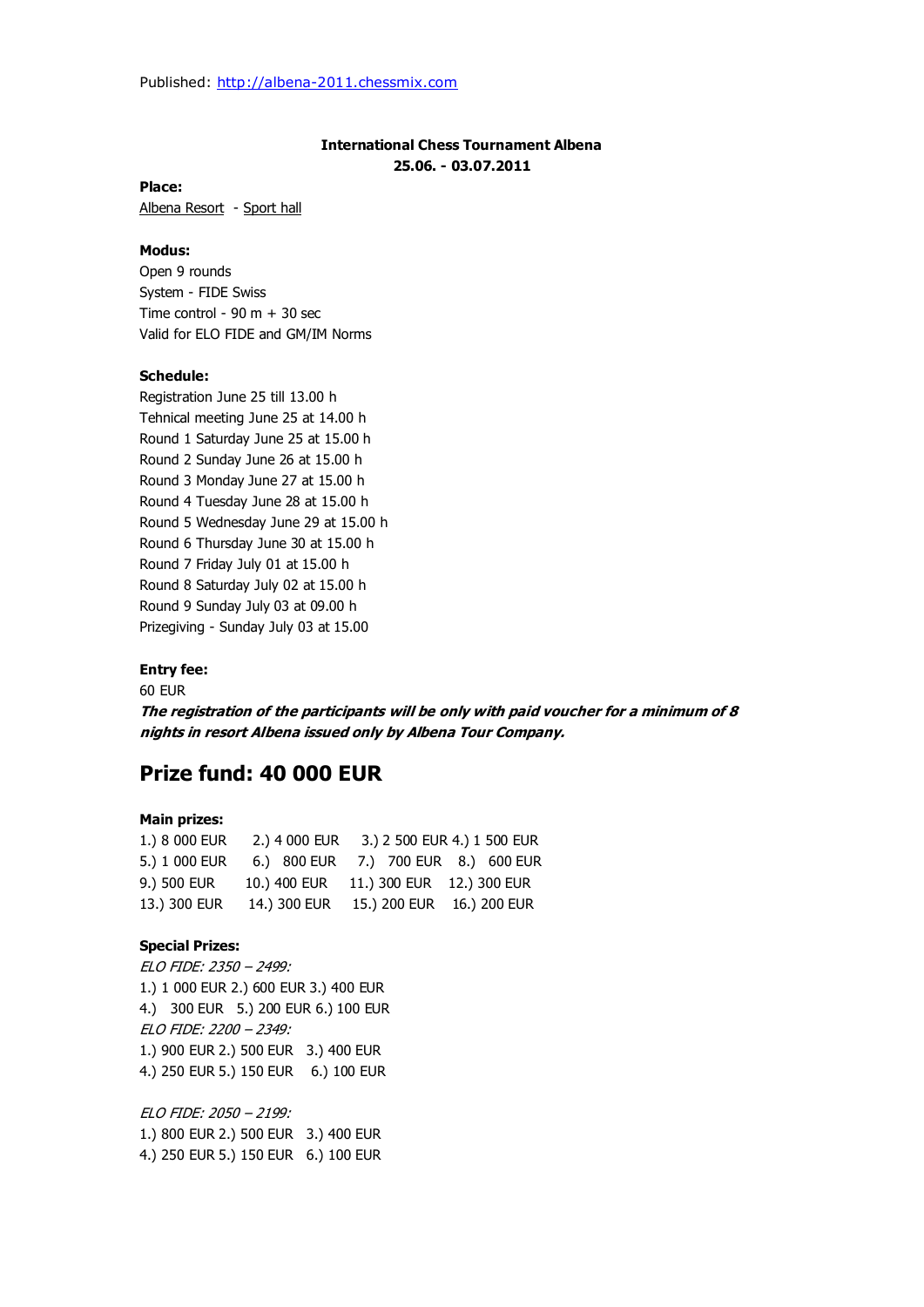ELO FIDE: 1900 – 2050: 1.) 700 EUR 2.) 500 EUR 3.) 400 EUR 4.) 250 EUR 5.) 150 EUR 6.) 100 EUR

ELO FIDE: 0 - 1899 : 1.) 600 EUR 2.) 500 EUR 3.) 400 EUR 4.) 300 EUR 5.) 150 EUR 6.) 100 EUR

Women: 1.) 800 EUR 2.) 550 EUR 3.) 400 EUR 4.) 250 EUR 5.) 150 EUR 6.) 100 EUR Veterans: 1.) 500 EUR 2.) 350 EUR 3.) 200 EUR 4.) 150 EUR 5.) 100 EUR Girls U12: 1.) 200 EUR 2.) 150 EUR 3.) 100 EUR Girls U16: 1.) 300 EUR 2.) 200 EUR 3.) 150 EUR 4.) 100 EUR Boys U12: 1.) 400 EUR 2.) 300 EUR 3.) 200 EUR 4.) 150 EUR 5.) 100 EUR Boys U16: 1.) 400 EUR 2.) 300 EUR 3.) 200 EUR 4.) 150 EUR 5.) 100 EUR 6.) 100 EUR

#### **In case of identical final scores the prizes not be shared.**

Tie - breaks: 1. Buchholz Median

- 2. Buchholz
- 3. Number of victories
- 4. Progress

#### **If a player wins two prizes, he/she will receive the higer one.**

The prize fund is guaranteed 70% of the previously announced, upon registration of at least 200 participants in the tournament.

#### **Accomodation:**

The given rates are preferential, per person per day and include breakfast, insurance, community tax and VAT.

| hotel                               | <b>Price for</b><br>person in<br>double | <b>Price for person</b><br>in single room<br>per day |
|-------------------------------------|-----------------------------------------|------------------------------------------------------|
|                                     | room per                                |                                                      |
|                                     | day                                     |                                                      |
| Dobrudja, Dorostor, Drujba, Kamelia | <b>11 EUR</b>                           | <b>13 EUR</b>                                        |
| Nona, Elitsa, Orlov, Kaliopa        | <b>14 EUR</b>                           | <b>20 EUR</b>                                        |
| Laguna, Slavuna, Mura               | <b>20 EUR</b>                           | <b>26 EUR</b>                                        |
| <b>Flamingo Grand *****</b>         |                                         |                                                      |
| Standard Studio                     | <b>36 EUR</b>                           | <b>45 EUR</b>                                        |
| Deluxe Studio                       | <b>40 EUR</b>                           | <b>50 EUR</b>                                        |

Supplement for lunch on buffet style (no drinks included) - 12 BGN person / day Supplement for dinner on buffet style (no drinks included) - 12 BGN person / day

#### **REDUCTIONS FOR CHILDREN AND THIRD ADULT IN DOUBLE ROOM**

Child from 0 to 2 years old will be accommodated free of charge;